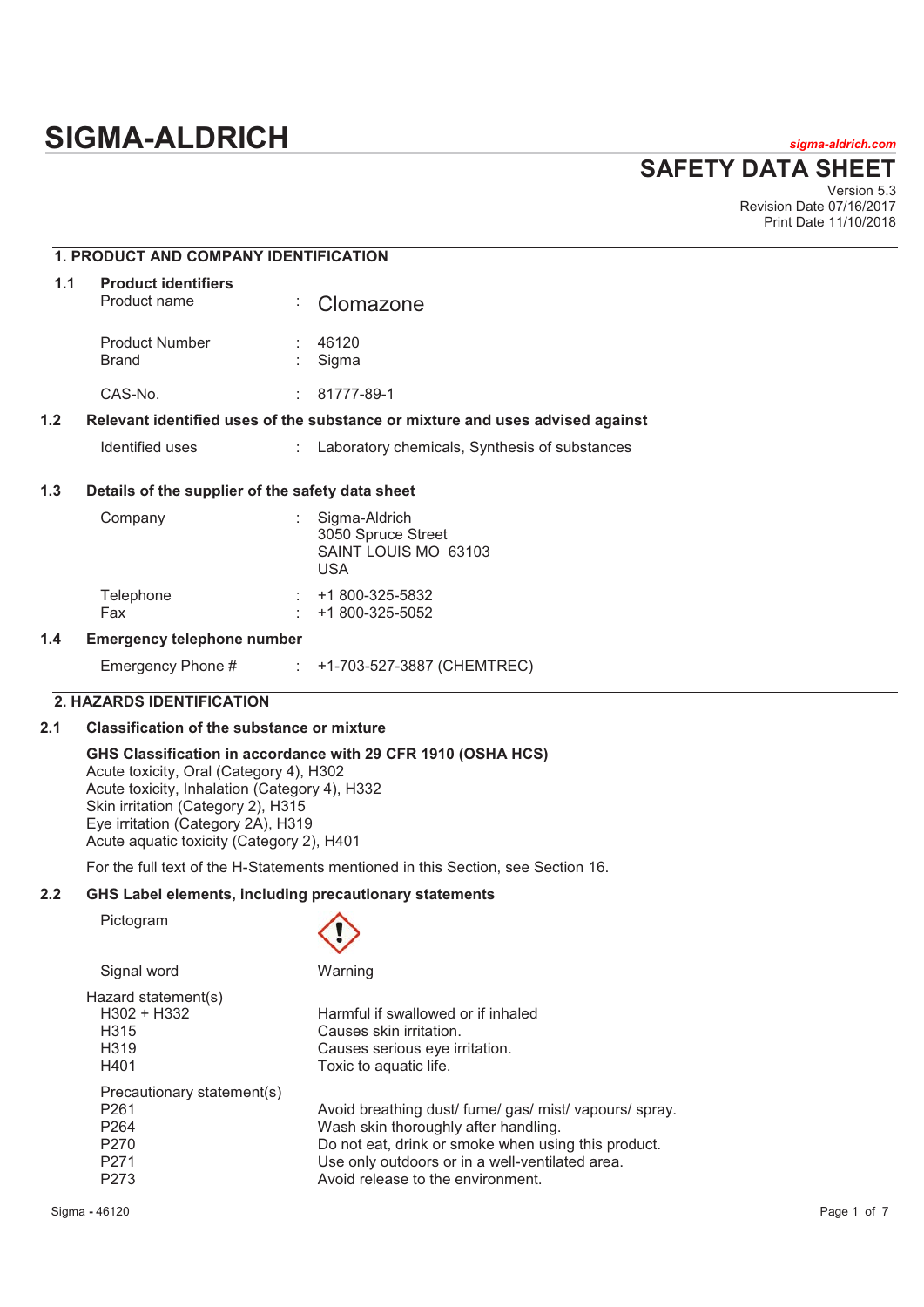| P <sub>280</sub><br>$P301 + P312 + P330$ | Wear protective gloves/ eye protection/ face protection.<br>IF SWALLOWED: Call a POISON CENTER/doctor if you feel unwell.<br>Rinse mouth. |
|------------------------------------------|-------------------------------------------------------------------------------------------------------------------------------------------|
| $P302 + P352$                            | IF ON SKIN: Wash with plenty of soap and water.                                                                                           |
| $P304 + P340 + P312$                     | IF INHALED: Remove person to fresh air and keep comfortable for<br>breathing. Call a POISON CENTER/doctor if you feel unwell.             |
| $P305 + P351 + P338$                     | IF IN EYES: Rinse cautiously with water for several minutes. Remove<br>contact lenses, if present and easy to do. Continue rinsing.       |
| $P332 + P313$                            | If skin irritation occurs: Get medical advice/attention.                                                                                  |
| $P337 + P313$                            | If eye irritation persists: Get medical advice/ attention.                                                                                |
| P362                                     | Take off contaminated clothing and wash before reuse.                                                                                     |
| P <sub>501</sub>                         | Dispose of contents/ container to an approved waste disposal plant.                                                                       |

## **2.3 Hazards not otherwise classified (HNOC) or not covered by GHS** - none

## **3. COMPOSITION/INFORMATION ON INGREDIENTS**

#### **3.1 Substances**

| Formula          | : $C_{12}H_{14}CINO_2$ |
|------------------|------------------------|
| Molecular weight | $: 239.70$ g/mol       |
| CAS-No.          | $: 81777 - 89 - 1$     |

#### **Hazardous components**

| Component        | Classification                                                                                                     | Concentration |
|------------------|--------------------------------------------------------------------------------------------------------------------|---------------|
| <b>Clomazone</b> |                                                                                                                    |               |
|                  | Acute Tox. 4; Acute Tox. 3;<br>Skin Irrit. 2; Eye Irrit. 2A;<br>Aquatic Acute 2; H302, H315,<br>  H319, H331, H401 | $90 - 100 %$  |

For the full text of the H-Statements mentioned in this Section, see Section 16.

#### **4. FIRST AID MEASURES**

## **4.1 Description of first aid measures**

#### **General advice**

Consult a physician. Show this safety data sheet to the doctor in attendance.Move out of dangerous area.

#### **If inhaled**

If breathed in, move person into fresh air. If not breathing, give artificial respiration. Consult a physician.

#### **In case of skin contact**

Wash off with soap and plenty of water. Consult a physician.

#### **In case of eye contact**

Rinse thoroughly with plenty of water for at least 15 minutes and consult a physician.

#### **If swallowed**

Never give anything by mouth to an unconscious person. Rinse mouth with water. Consult a physician.

#### **4.2 Most important symptoms and effects, both acute and delayed**

The most important known symptoms and effects are described in the labelling (see section 2.2) and/or in section 11

## **4.3 Indication of any immediate medical attention and special treatment needed**

No data available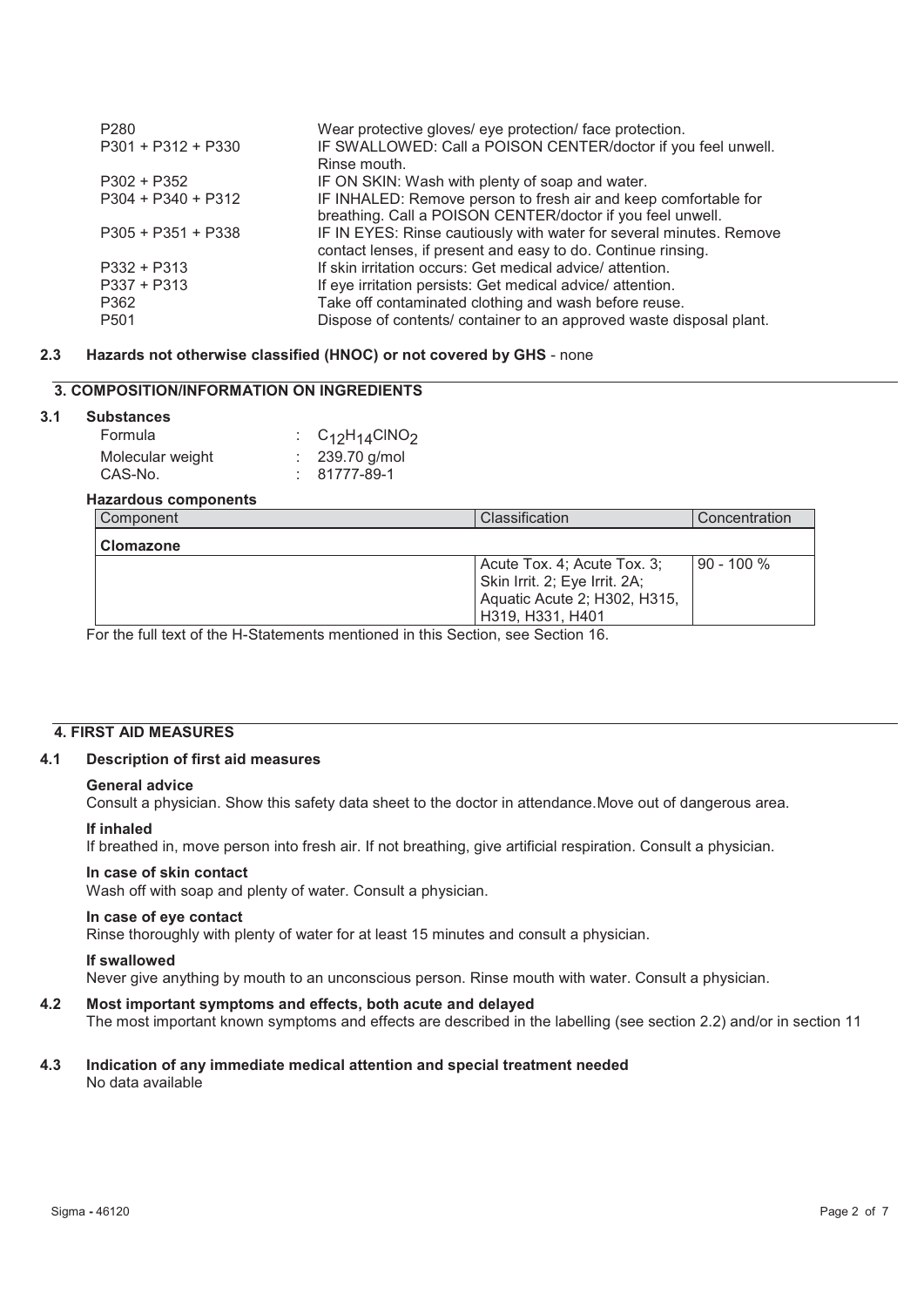## **5. FIREFIGHTING MEASURES**

#### **5.1 Extinguishing media**

#### **Suitable extinguishing media**

Use water spray, alcohol-resistant foam, dry chemical or carbon dioxide.

**5.2 Special hazards arising from the substance or mixture**  No data available

#### **5.3 Advice for firefighters**

Wear self-contained breathing apparatus for firefighting if necessary.

**5.4 Further information**  No data available

## **6. ACCIDENTAL RELEASE MEASURES**

## **6.1 Personal precautions, protective equipment and emergency procedures**

Use personal protective equipment. Avoid breathing vapours, mist or gas. Ensure adequate ventilation. For personal protection see section 8.

#### **6.2 Environmental precautions**

Prevent further leakage or spillage if safe to do so. Do not let product enter drains. Discharge into the environment must be avoided.

#### **6.3 Methods and materials for containment and cleaning up**

Soak up with inert absorbent material and dispose of as hazardous waste. Keep in suitable, closed containers for disposal.

#### **6.4 Reference to other sections**

For disposal see section 13.

## **7. HANDLING AND STORAGE**

#### **7.1 Precautions for safe handling**  Avoid contact with skin and eyes. Avoid inhalation of vapour or mist. For precautions see section 2.2.

**7.2 Conditions for safe storage, including any incompatibilities**  Keep container tightly closed in a dry and well-ventilated place.

Recommended storage temperature 2 - 8 °C

#### **7.3 Specific end use(s)**

Apart from the uses mentioned in section 1.2 no other specific uses are stipulated

## **8. EXPOSURE CONTROLS/PERSONAL PROTECTION**

#### **8.1 Control parameters**

**Components with workplace control parameters**  Contains no substances with occupational exposure limit values.

#### **8.2 Exposure controls**

#### **Appropriate engineering controls**

Handle in accordance with good industrial hygiene and safety practice. Wash hands before breaks and at the end of workday.

#### **Personal protective equipment**

#### **Eye/face protection**

Face shield and safety glasses Use equipment for eye protection tested and approved under appropriate government standards such as NIOSH (US) or EN 166(EU).

#### **Skin protection**

Handle with gloves. Gloves must be inspected prior to use. Use proper glove removal technique (without touching glove's outer surface) to avoid skin contact with this product. Dispose of contaminated gloves after use in accordance with applicable laws and good laboratory practices. Wash and dry hands.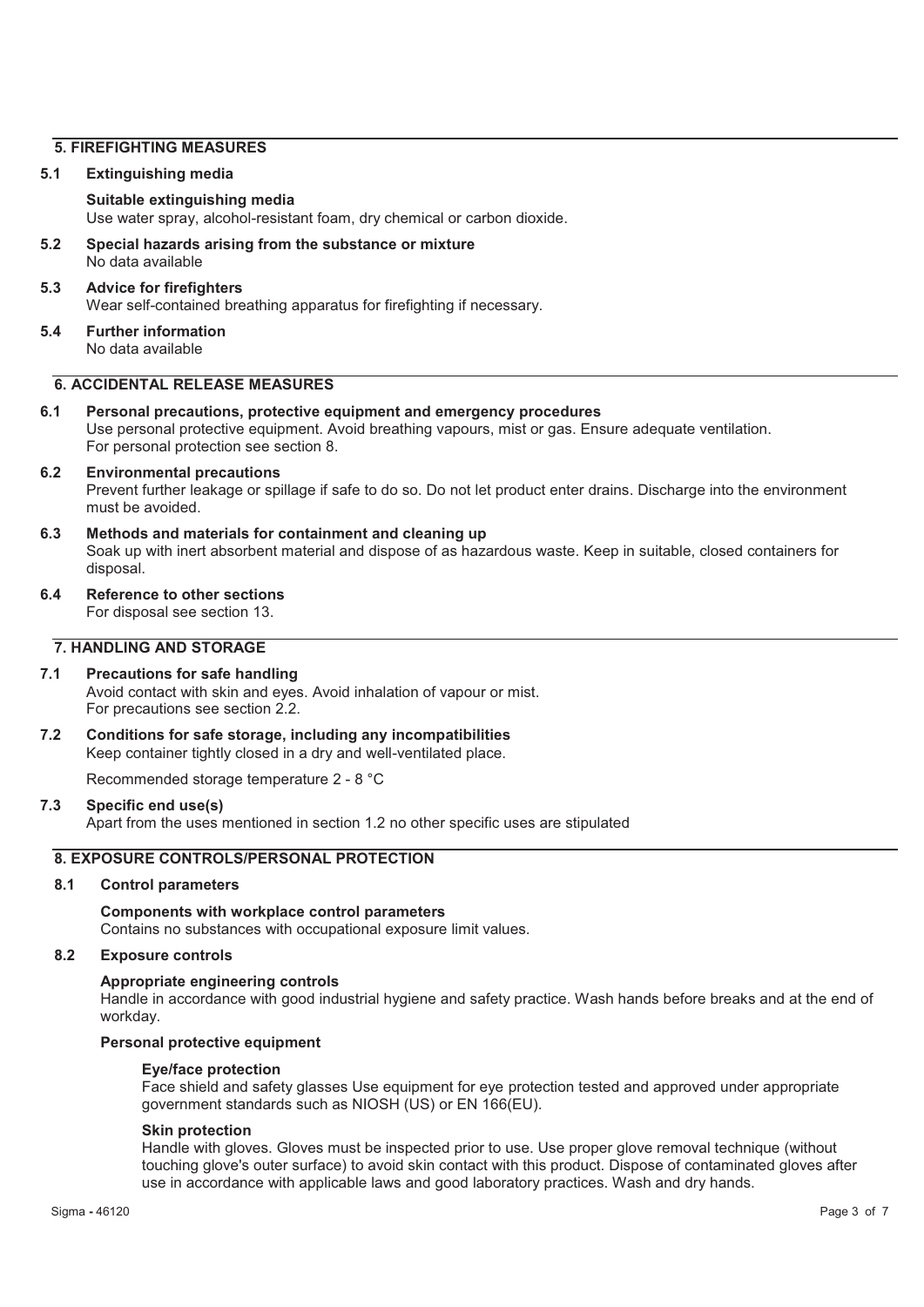#### **Body Protection**

Complete suit protecting against chemicals, The type of protective equipment must be selected according to the concentration and amount of the dangerous substance at the specific workplace.

#### **Respiratory protection**

Where risk assessment shows air-purifying respirators are appropriate use a full-face respirator with multipurpose combination (US) or type ABEK (EN 14387) respirator cartridges as a backup to engineering controls. If the respirator is the sole means of protection, use a full-face supplied air respirator. Use respirators and components tested and approved under appropriate government standards such as NIOSH (US) or CEN (EU).

#### **Control of environmental exposure**

Prevent further leakage or spillage if safe to do so. Do not let product enter drains. Discharge into the environment must be avoided.

## **9. PHYSICAL AND CHEMICAL PROPERTIES**

#### **9.1 Information on basic physical and chemical properties**

|     | a)      | Appearance                                           | Form: liquid<br>Colour: colourless          |
|-----|---------|------------------------------------------------------|---------------------------------------------|
|     | b)      | Odour                                                | No data available                           |
|     | C)      | Odour Threshold                                      | No data available                           |
|     | d)      | pH                                                   | No data available                           |
|     | e)      | Melting point/freezing<br>point                      | No data available                           |
|     | f)      | Initial boiling point and<br>boiling range           | 275 °C (527 °F) at 1,013 hPa (760 mmHg)     |
|     | g)      | Flash point                                          | 157 °C (315 °F)                             |
|     | h)      | Evaporation rate                                     | No data available                           |
|     | i)      | Flammability (solid, gas)                            | No data available                           |
|     | j)      | Upper/lower<br>flammability or<br>explosive limits   | No data available                           |
|     | k)      | Vapour pressure                                      | < 0.001 hPa (< 0.001 mmHg) at 25 °C (77 °F) |
|     | $\vert$ | Vapour density                                       | No data available                           |
|     |         | m) Relative density                                  | 1.192 g/cm3 at 20 °C (68 °F)                |
|     | n)      | Water solubility                                     | insoluble                                   |
|     | O)      | Partition coefficient: n-<br>octanol/water           | log Pow: 2.54                               |
|     | p)      | Auto-ignition<br>temperature                         | No data available                           |
|     | q)      | Decomposition<br>temperature                         | No data available                           |
|     | r)      | Viscosity                                            | No data available                           |
|     | s)      | <b>Explosive properties</b>                          | No data available                           |
|     | t)      | Oxidizing properties                                 | No data available                           |
| 9.2 |         | <b>Other safety information</b><br>No data available |                                             |

#### **10. STABILITY AND REACTIVITY**

#### **10.1 Reactivity**

No data available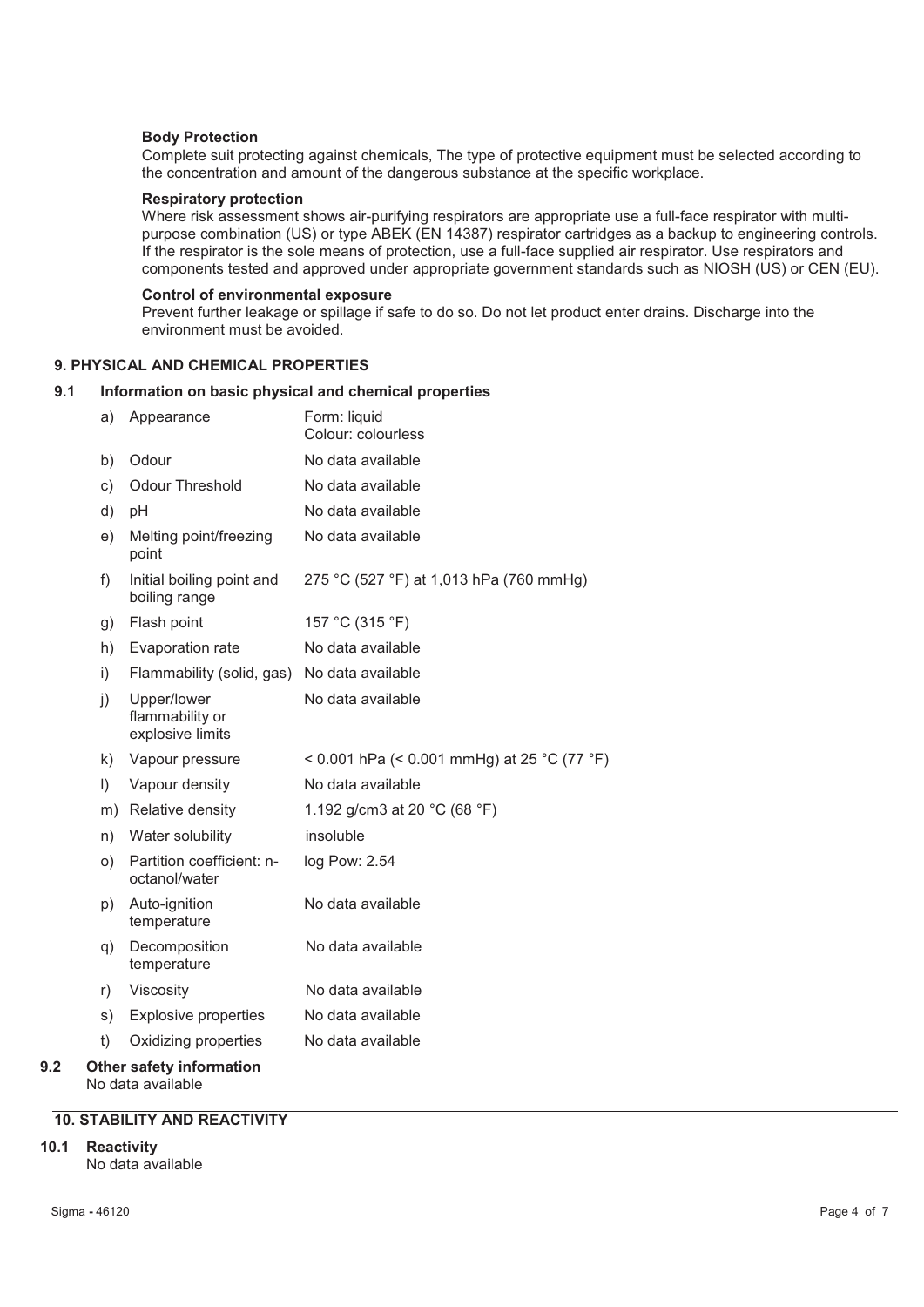## **10.2 Chemical stability**

Stable under recommended storage conditions.

- **10.3 Possibility of hazardous reactions**  No data available
- **10.4 Conditions to avoid**  No data available
- **10.5 Incompatible materials**  Strong oxidizing agents
- **10.6 Hazardous decomposition products**  Hazardous decomposition products formed under fire conditions. - Carbon oxides, Nitrogen oxides (NOx), Hydrogen chloride gas Other decomposition products - No data available In the event of fire: see section 5

## **11. TOXICOLOGICAL INFORMATION**

#### **11.1 Information on toxicological effects**

#### **Acute toxicity**

LD50 Oral - Rat - 1,369 mg/kg

LC50 Inhalation - Rat - 4 h - 4,800 mg/m3

LD50 Dermal - Rabbit - > 2,000 mg/kg

No data available

**Skin corrosion/irritation**  Skin - Rabbit Result: Skin irritation

**Serious eye damage/eye irritation** 

Eyes - Rabbit Result: Moderate eye irritation

**Respiratory or skin sensitisation**  No data available

**Germ cell mutagenicity**  No data available

#### **Carcinogenicity**

- IARC: No component of this product present at levels greater than or equal to 0.1% is identified as probable, possible or confirmed human carcinogen by IARC.
- NTP: No component of this product present at levels greater than or equal to 0.1% is identified as a known or anticipated carcinogen by NTP.
- OSHA: No component of this product present at levels greater than or equal to 0.1% is identified as a carcinogen or potential carcinogen by OSHA.

#### **Reproductive toxicity**

No data available

No data available

**Specific target organ toxicity - single exposure**  No data available

**Specific target organ toxicity - repeated exposure**  No data available

**Aspiration hazard**  No data available

**Additional Information**  RTECS: NY2977000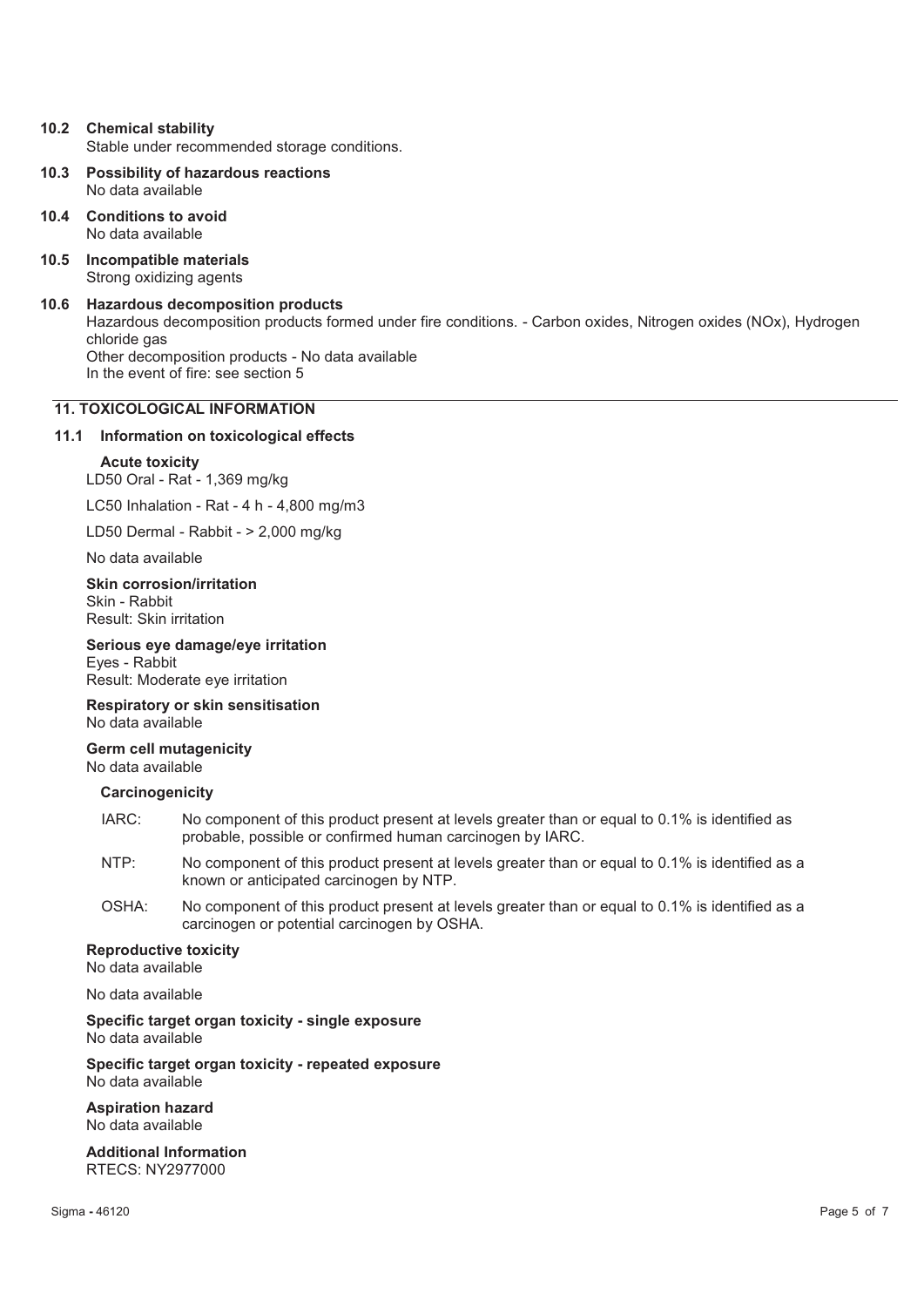To the best of our knowledge, the chemical, physical, and toxicological properties have not been thoroughly investigated.

#### **12. ECOLOGICAL INFORMATION**

#### **12.1 Toxicity**

Toxicity to fish LC50 - Oncorhynchus mykiss (rainbow trout) - 19 mg/l - 96 h Toxicity to daphnia and other aquatic invertebrates EC50 - Daphnia magna (Water flea) - 5.2 mg/l - 48 h Toxicity to algae EC50 - Pseudokirchneriella subcapitata (green algae) - 3.5 mg/l - 5 d

#### **12.2 Persistence and degradability**  No data available

- **12.3 Bioaccumulative potential**  No data available
- **12.4 Mobility in soil**  No data available

## **12.5 Results of PBT and vPvB assessment**

PBT/vPvB assessment not available as chemical safety assessment not required/not conducted

#### **12.6 Other adverse effects**

An environmental hazard cannot be excluded in the event of unprofessional handling or disposal. Toxic to aquatic life.

Avoid release to the environment.

No data available

## **13. DISPOSAL CONSIDERATIONS**

### **13.1 Waste treatment methods**

#### **Product**

Offer surplus and non-recyclable solutions to a licensed disposal company. Contact a licensed professional waste disposal service to dispose of this material.

#### **Contaminated packaging**

Dispose of as unused product.

## **14. TRANSPORT INFORMATION**

#### **DOT (US)**

Not dangerous goods

## **IMDG**

Not dangerous goods

**IATA**

Not dangerous goods

## **15. REGULATORY INFORMATION**

**SARA 302 Components** 

No chemicals in this material are subject to the reporting requirements of SARA Title III, Section 302.

#### **SARA 313 Components**

This material does not contain any chemical components with known CAS numbers that exceed the threshold (De Minimis) reporting levels established by SARA Title III, Section 313.

#### **SARA 311/312 Hazards**

Acute Health Hazard

#### **Massachusetts Right To Know Components**